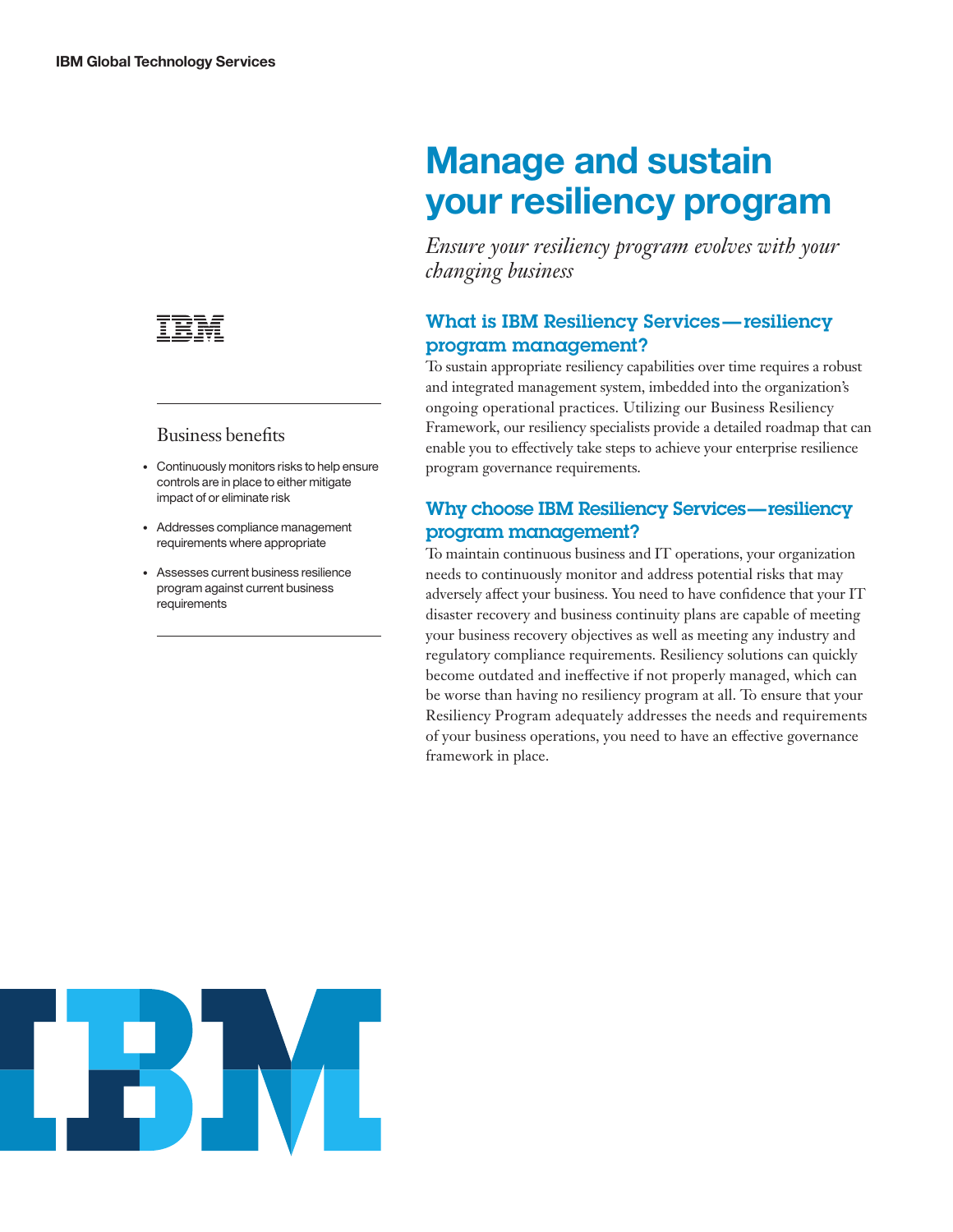

*Figure 1*: IBM Resiliency Services Framework.

## Service highlights

- Monitor and trend events to detect abnormalities before they create incidents and problems
- Shift from reactive to proactive service management to save costs and time in the long run
- Manage compliance with regulatory requirements
- Regularly revisit your policies to consistently define and document availability requirements and costs
- Report on performance to demonstrate readiness and results of investments in your program
- Update availability requirements as part of an ongoing business impact and assessment process

## Governance Framework — The key to program sustainment

Governance is crucial to the overall health and accuracy of your resiliency program. Having the right governance framework in place ensures that resiliency is embedded in daily operations and is considered when change occurs within each level in your Business Resiliency Framework.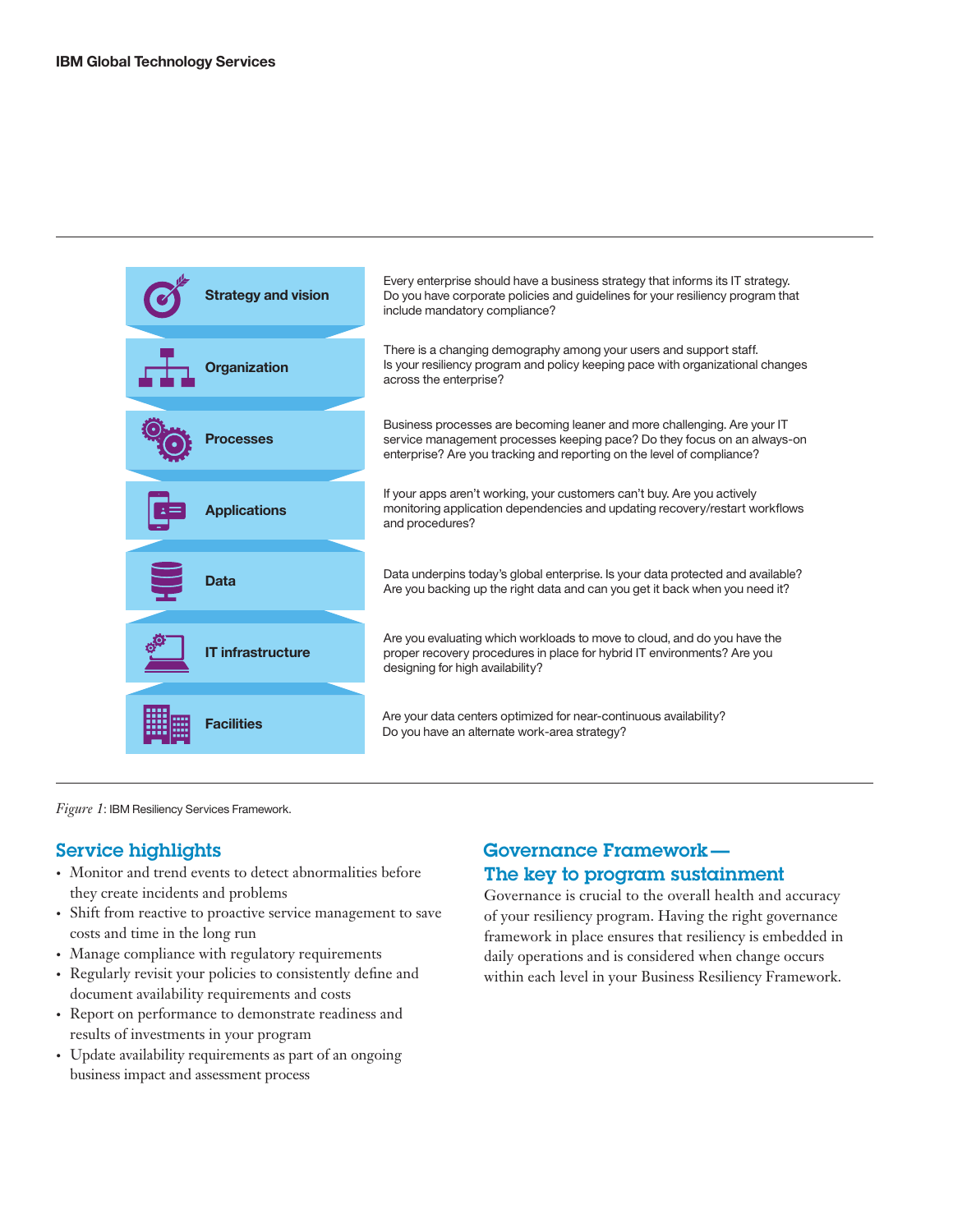## Establishing your Governance Framework

To sustain appropriate resiliency capabilities over time requires a comprehensive and integrated management system, imbedded into the organizations' ongoing operational practices. Utilizing our Business Resiliency Framework, our resiliency specialists provide a detailed roadmap that can enable you to effectively take steps to achieve your enterprise resilience program governance requirements.



*Figure 2*: Governance Framework